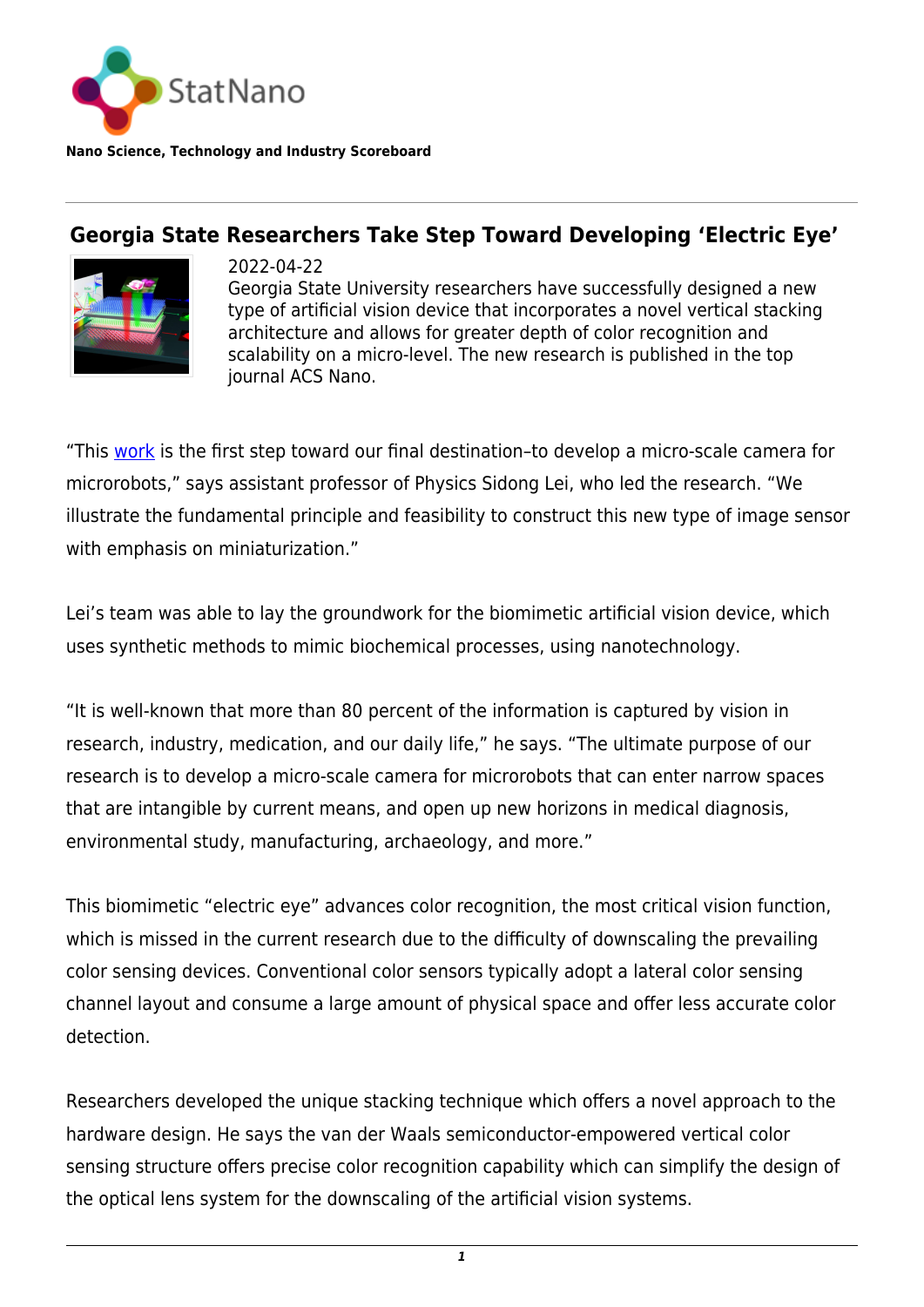Ningxin Li, a graduate student in Dr. Lei's Functional Materials Studio who was part of the research team, says recent advancements in technology make the new design possible.

"The new functionality achieved in our image sensor architecture all depends on the rapid progress of van der Waals semiconductors during recent years," says Li. "Compared with conventional semiconductors, such as silicon, we can precisely control the van der Waals material band structure, thickness, and other critical parameters to sense the red, green, and blue colors."

The van der Waals semiconductors empowered vertical color sensor (vdW-Ss) represent a newly-emerged class of materials, in which individual atomic layers are bonded by weak van der Waals forces. They constitute one of the most prominent platforms for discovering new physics and designing next-generation devices.

"The ultra-thinness, mechanical flexibility, and chemical stability of these new semiconductor materials allow us to stack them in arbitrary orders. So, we are actually introducing a threedimensional integration strategy in contrast to the current planar micro-electronics layout. The higher integration density is the main reason why our device architecture can accelerate the downscaling of cameras," Li says.

The technology currently is patent pending with GeorgiaState's Office of Technology Transfer & Commercialization ([OTTC\)](https://research.gsu.edu/georgia-state-technology-transfer/). OTTC anticipates this new design will be of high interest to certain industry partners. "This technology has the potential to overcome some of the key drawbacks seen with current sensors, says OTTC's Director, Cliff Michaels. "As nanotechnology advances and devices become more compact, these smaller, highly sensitive color sensors will be incredibly useful."

Researchers believe the discovery could even spawn advancements to help the visionimpaired one day.

"This technology is crucial for the development of biomimetic electronic eyes and also other neuromorphic prosthetic devices," says Li. "High-quality color sensing and image recognition function may bring new possibilities of colorful item perception for the visually impaired in the future."